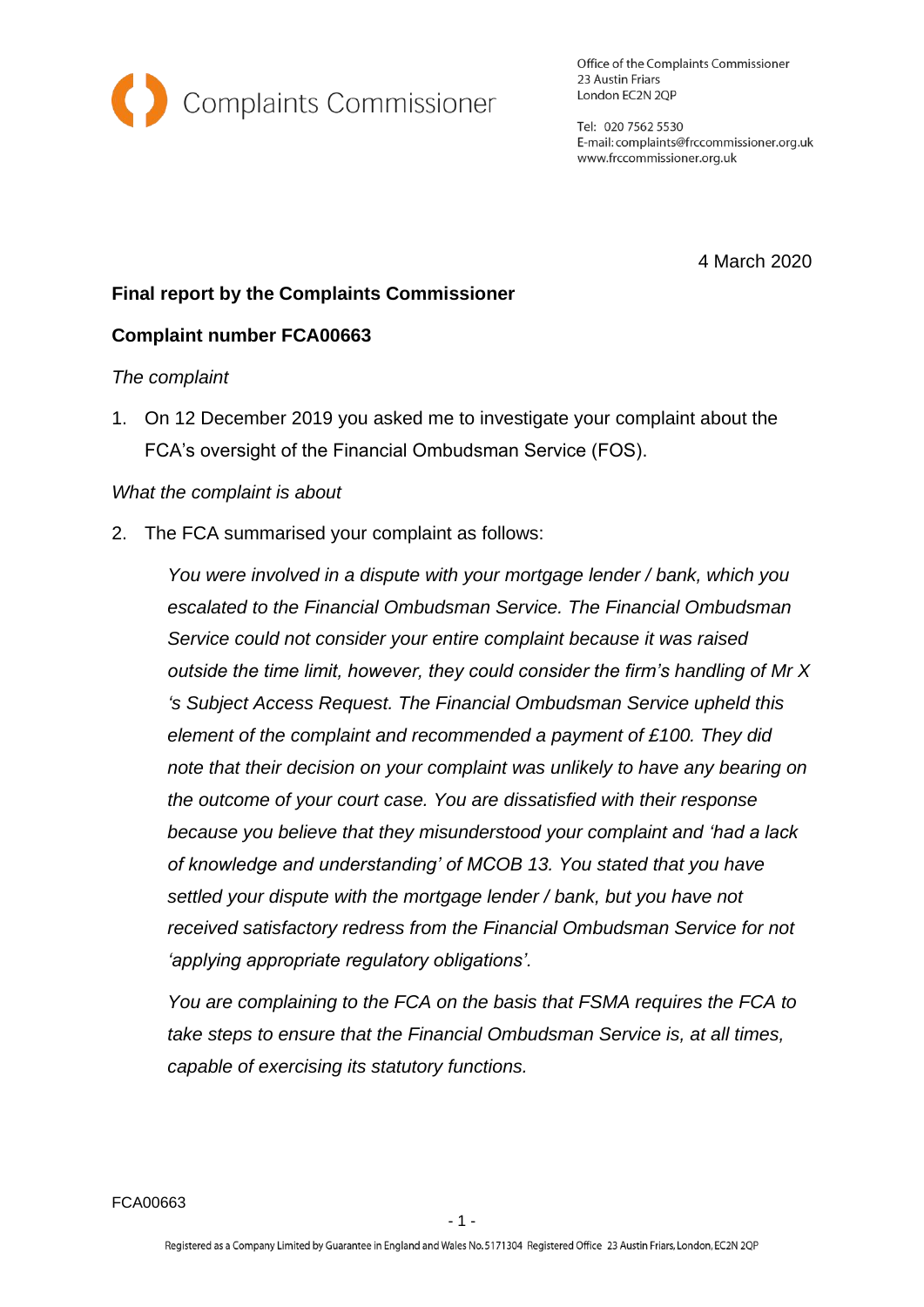#### *What the regulator decided*

- 3. The FCA excluded your complaint on the grounds that it relates to the actions or inactions of the Financial Ombudsman Service (paragraph 3.4 (e) of the Complaints Scheme).
- 4. The FCA nevertheless provided some generic information about the duties of the FCA Oversight Committee, which oversees the Financial Ombudsman Service on behalf of the FCA Board, and advised you to complain to the FOS independent assessor if you are not satisfied with the standard of service which you had received from the FOS.

# *Why you are unhappy with the regulator's decision*

- 5. You say that 'Whilst the dispute with the bank has been settled, there has been no satisfactory redress from the FOS for not applying appropriate regulatory obligations. This avoidable mistake is indicative of systemic failure within the Ombudsman service'. (Element One)
- 6. You say that you never mentioned your husband's complaint about the 'Independent Financial Adviser' (IFA) X or indeed sent the FCA a copy of the FOS findings regarding the alleged fraudulent activity of X, and you do not know why the FCA decision letter mentions it. (Element Two)
- 7. You raise a further complaint that the FOS inadvertently sent your husband copies of emails and letters sent to them from the FCA regarding the alleged fraudulent activities of your IFA. You wish to know what the FCA has done about the alleged fraud the IFA committed and the bank that was involved. (Element Three).

# *My analysis*

# Element One

8. I have previously criticised the FCA for using paragraph 3.4.e to exclude complaints about its FOS oversight. That paragraph excludes complaints about the FOS, but it does not exclude complaints about the FCA's oversight of the FOS. Your complaint was clearly about the FCA's failure (in your view) to fulfil its duties under the Financial Services and Markets Act 2000 (FSMA), and I therefore **do not uphold the FCA decision to exclude your complaint**.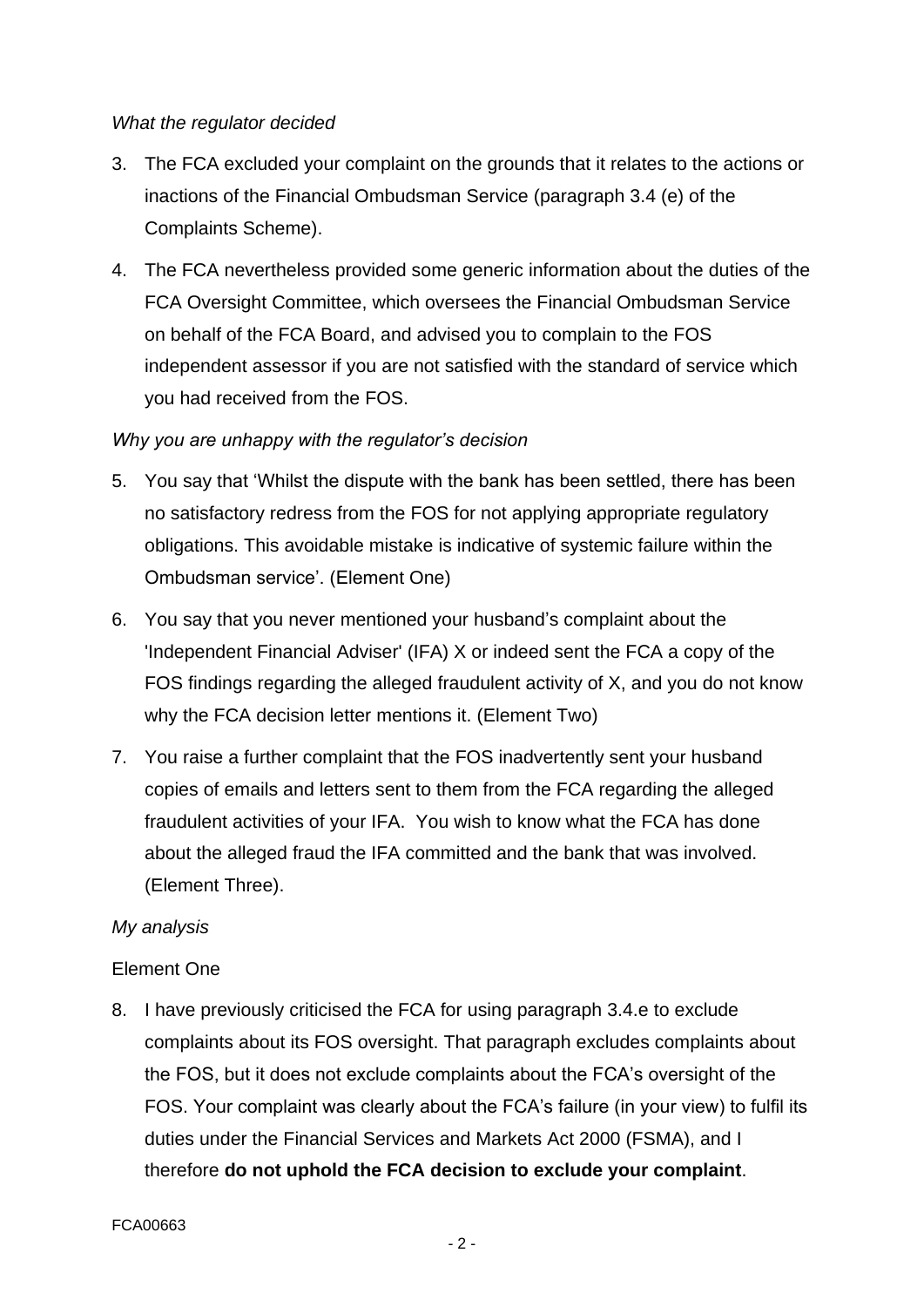- 9. By way of background FSMA requires the FCA to have oversight responsibility for the Financial Ombudsman Service. However, this only extends to the FCA taking necessary steps to ensure that the Financial Ombudsman Service is, at all times, capable of fulfilling its functions under the Act. The FCA cannot interfere in the individual decisions of the FOS.
- 10. Responsibility for oversight of the day-to-day operations of the Financial Ombudsman Service is for its Board, not the FCA. Your complaint about how the FOS handled your complaint is excluded under paragraph 3.4 e) of this Scheme. You have explained to me that the FOS's decision against you would have left you homeless and it was only because you hired a lawyer who contacted the FCA's Chief Executive that you were able to save your home from repossession. You say that the FCA Chief Executive wrote to your bank's chief executive about your case, which you believe led to mediation between the bank and you, as a result of which your home was not repossessed. You consider that this points to systemic failure at the FOS.
- 11. Your complaint about the FCA's oversight of the FOS can be considered under the Scheme. However, this only extends to whether the Oversight Committee and the FCA Board are fulfilling their general duties. The fact that there was successful mediation in your case does not necessarily point to systemic failure by the FOS.
- 12. In a recent complaint case, which you can read at

[https://frccommissioner.org.uk/wp-content/uploads/FCA00605-FR-for](https://frccommissioner.org.uk/wp-content/uploads/FCA00605-FR-for-publication-16-8-2019.pdf)[publication-16-8-2019.pdf,](https://frccommissioner.org.uk/wp-content/uploads/FCA00605-FR-for-publication-16-8-2019.pdf) I suggested that the FCA develop a system under which both the Regulatory Affairs Team and Oversight Committee receive and review a regular summary of any complaints received about the FCA's oversight of the FOS, to inform their work. The FCA has confirmed that it has passed your complaint to the relevant areas. In my view, this is an appropriate response to the information which you have supplied.

# Element Two

13. On 13 October 2019 you sent an email (with attachments) to the CEO of the FOS, and you copied it to Andrew Bailey, CEO of the FCA. On 2 December you confirmed to my office that you consider this email to be a formal complaint to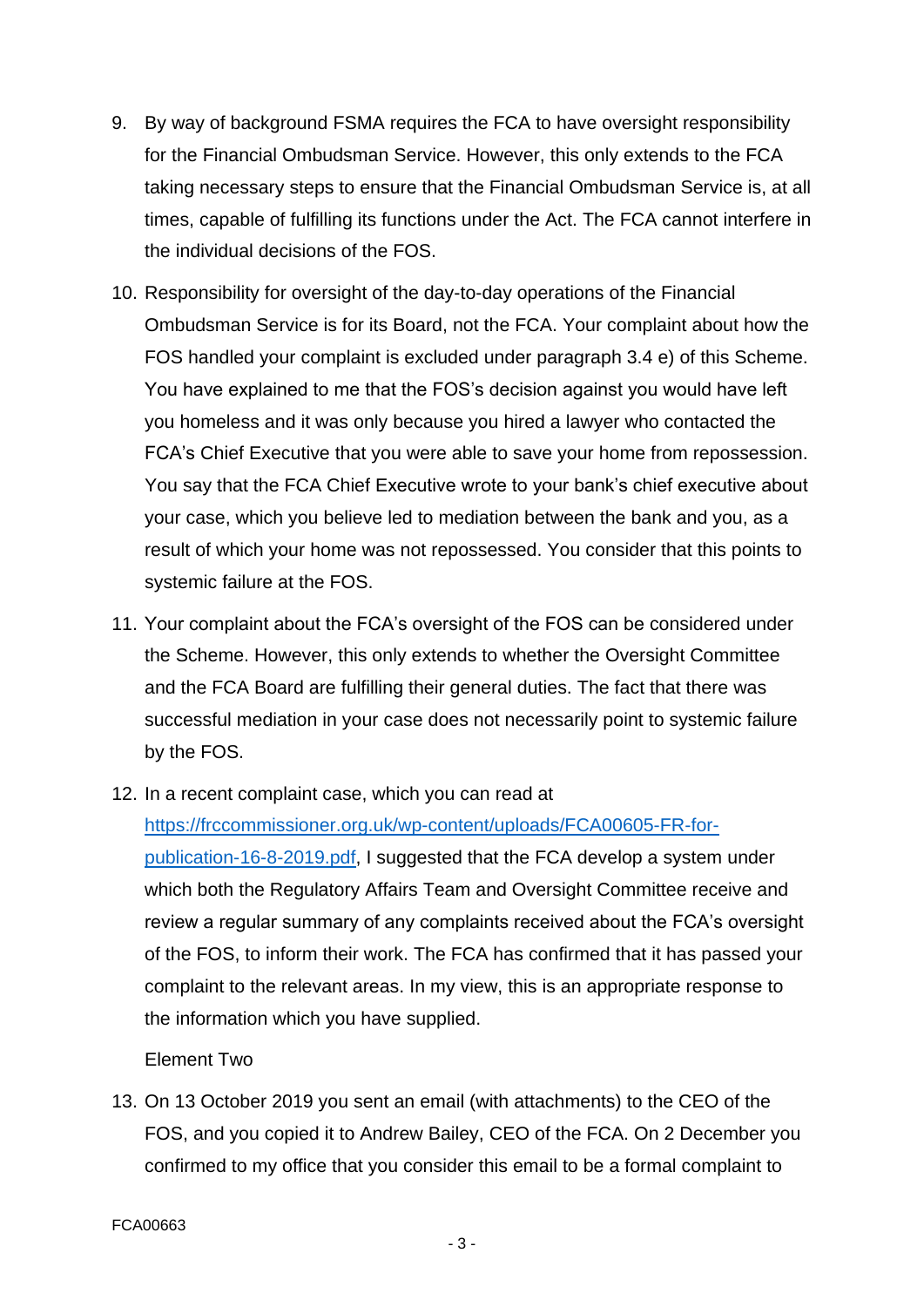the FCA. This was sent by my office with your permission to the FCA Complaints Team, who reviewed the complaint. Although the body of the email addressed your concerns about the FOS's interpretation of MCOB 13 rules, the attachments in that email referred to the independent financial adviser X in detail. You provided this information to the FCA, who inadvertently may have conflated the two different disputes you and/or your husband had with the FOS. Whilst this is unfortunate, in my view it does not have a bearing on your complaint, as the actions and inactions of the FOS are excluded from the Scheme.

#### Element Three

- 14. You have raised a new matter with me which you did not raise with the FCA Complaints Team previously – although you did raise the matter with the Chief Executive in 2019, it was not dealt with as a complaint. Under the Complaints Scheme (see<http://frccommissioner.org.uk/complaints-scheme/> for further details), the FCA usually do their own investigation first, as that is usually the best way of resolving matters. For that reason, I suggest that you send your complaint to the FCA complaints Team. The FCA has agreed to investigate your complaint if you send it to it. Once the FCA has completed its review, you can ask me for an independent investigation if you are not satisfied with the FCA's decision.
- 15. If you think that there is a particular reason why I should consider your complaint without waiting for the FCA to investigate it, please explain why and I will consider it, though I should explain that it is rare for me to do my own investigation without waiting for the FCA to investigate first.

# *My decision*

- 16. I consider that the FCA was wrong to exclude part of Element One from the Scheme, and I have suggested that it should pass your complaint about the FOS to the Regulatory Affairs Team and FCA Oversight Committee to inform their work on the oversight of the FOS – though as I have stressed, they will not be able to investigate your individual complaint. The FCA has accepted this.
- 17. I do not uphold Element Two of your complaint for the reasons given above.
- 18. I believe you should refer Element Three to the FCA for investigation in the first instance, unless you have good reason not to.
- FCA00663